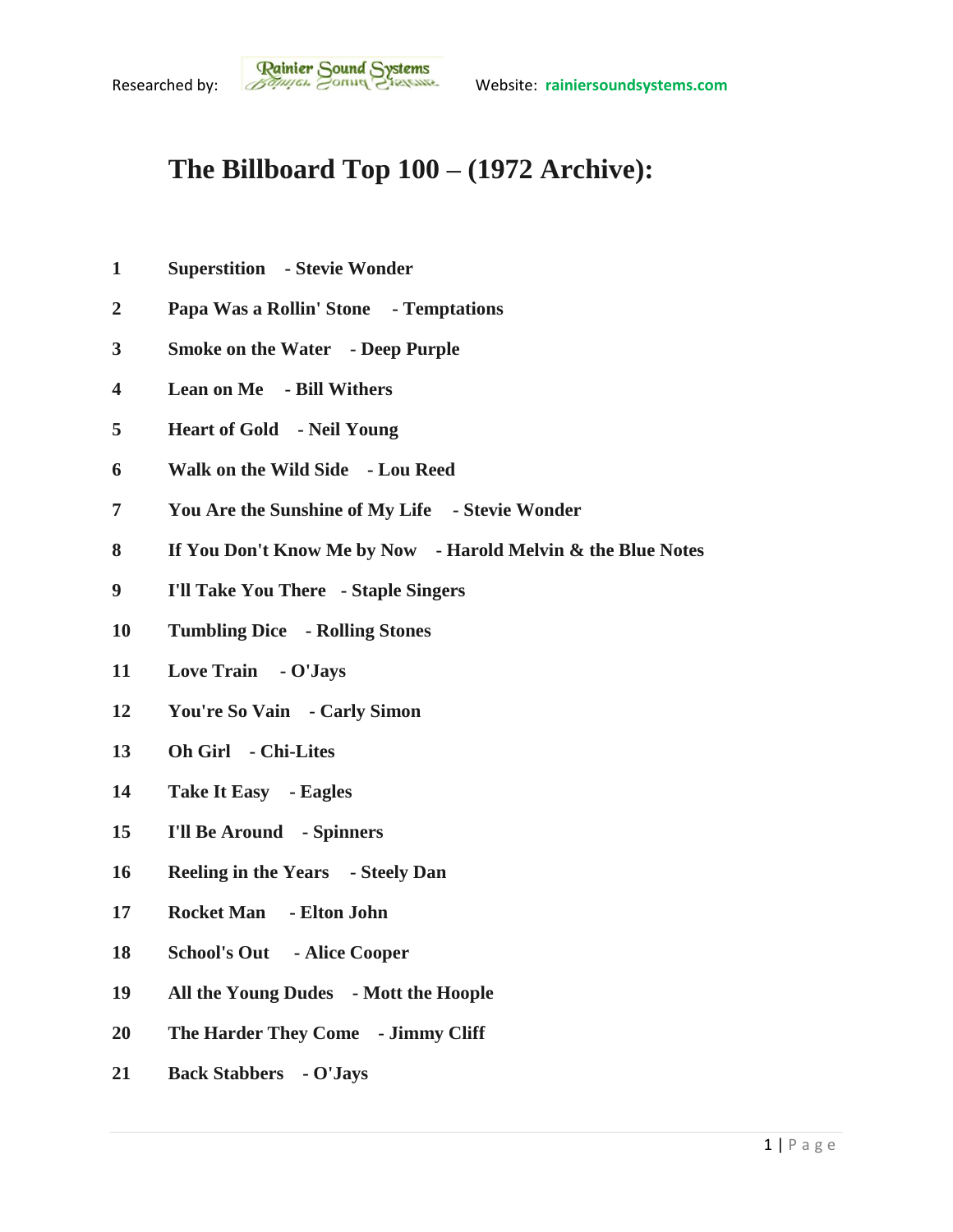- **I Can See Clearly Now - Johnny Nash**
- **Burning Love - Elvis Presley**
- **I'm Still in Love With You - Al Green**
- **Listen to the Music - Doobie Brothers**
- **Alone Again (Naturally) - Gilbert O'Sullivan**
- **Crocodile Rock - Elton John**
- **Stuck in the Middle With You - Stealers Wheel**
- **I Saw the Light - Todd Rundgren**
- **Rock and Roll, Part 2 - Gary Glitter**
- **Me and Mrs. Jones - Billy Paul**
- **Do It Again - Steely Dan**
- **Could It Be I'm Falling in Love - Spinners**
- **Garden Party - Rick Nelson**
- **Go All the Way - Raspberries**
- **Freddie's Dead - Curtis Mayfield**
- **You Wear It Well - Rod Stewart**
- **Ziggy Stardust - David Bowie**
- **Saturday in the Park - Chicago**
- **Superfly - Curtis Mayfield**
- **Brandy - Looking Glass**
- **Time in a Bottle - Jim Croce**
- **Starman - David Bowie**
- **Suavecito - Malo**
- **Doctor My Eyes - Jackson Browne**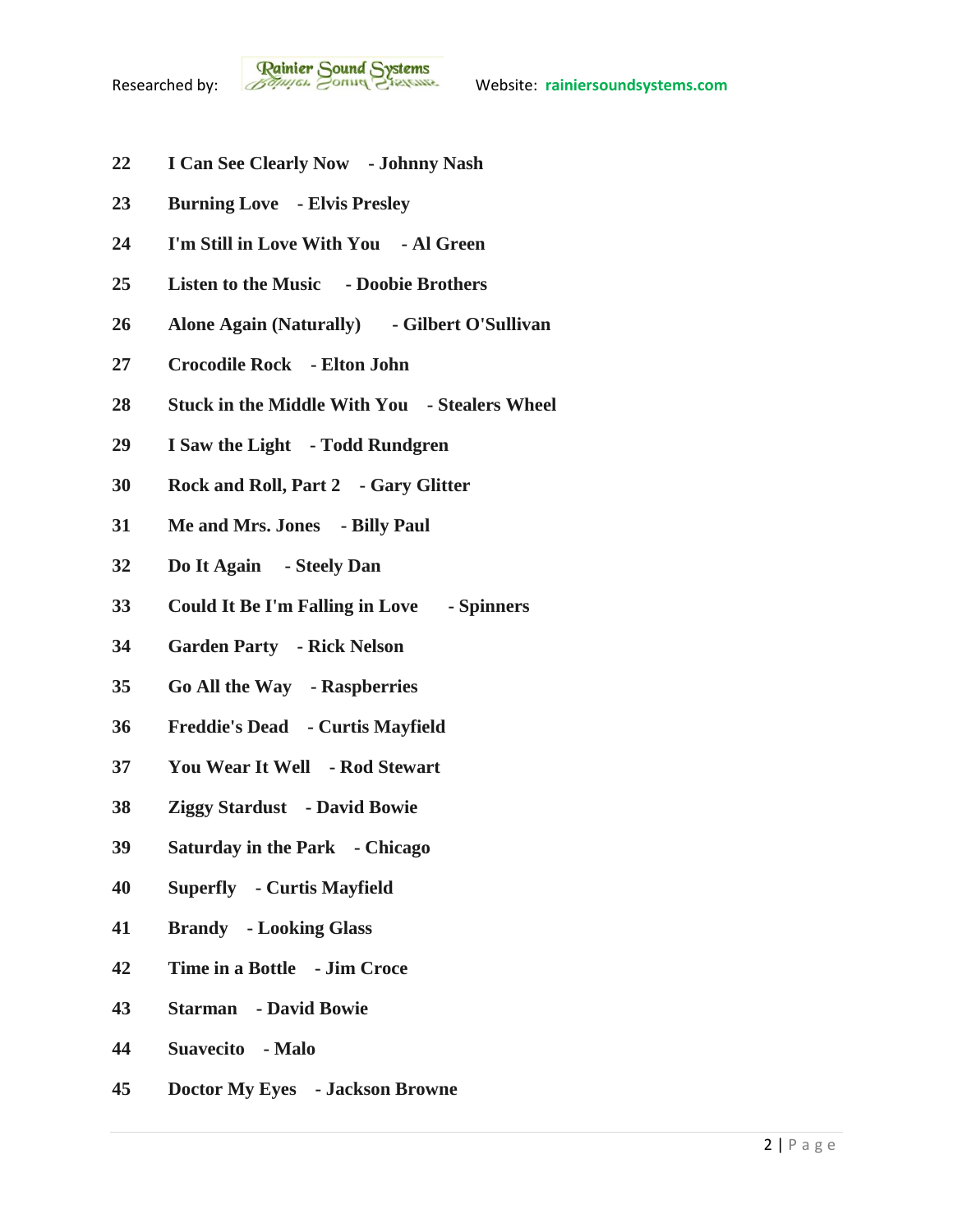- **Love and Happiness - Al Green**
- **Summer Breeze - Seals and Crofts**
- **The Cisco Kid - War**
- **I'm Stone in Love With You - Stylistics**
- **I Am Woman - Helen Reddy**
- **Suffragette City - David Bowie**
- **Virginia Plain - Roxy Music**
- **Everybody Plays the Fool - Main Ingredient**
- **Frankenstein - Edgar Winter Group**
- **Neither One of Us - Gladys Knight and the Pips**
- **Hello It's Me - Todd Rundgren**
- **Look What You Done for Me - Al Green**
- **Why Can't We Live Together - Timmy Thomas**
- **Sail Away - Randy Newman**
- **Ain't No Woman - Four Tops**
- **Too Late to Turn Back Now - Cornelius Brothers & Sister Rose**
- **Break Up to Make Up - Stylistics**
- **Your Mama Don't Dance - Kenny Loggins and Jim Messina**
- **Free Ride - Edgar Winter Group**
- **Day Dreaming - Aretha Franklin**
- **The Jean Genie - David Bowie**
- **Get on the Good Foot - James Brown**
- **Dancing in the Moonlight - King Harvest**
- **The Guitar Man - Bread**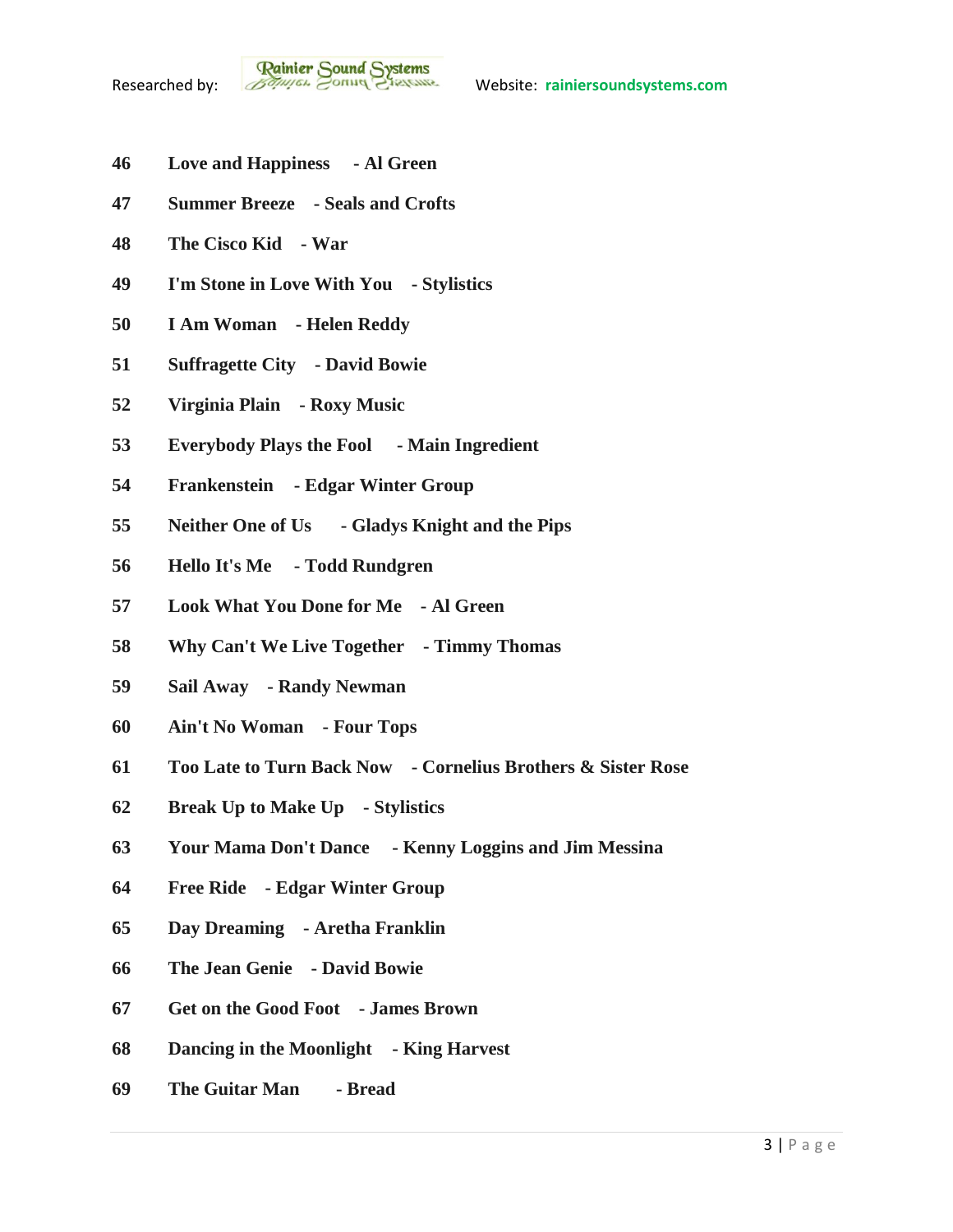- **Peaceful Easy Feeling - Eagles**
- **You Don't Mess Around With Jim - Jim Croce**
- **Easy Livin' - Uriah Heep**
- **You're Still a Young Man - Tower of Power**
- **Mother and Child Reunion - Paul Simon**
- **Rockin' Pneumonia - Johnny Rivers**
- **In the Rain - Dramatics**
- **Ventura Highway - America**
- **Me and Julio Down by the Schoolyard - Paul Simon**
- **Witchy Woman - Eagles**
- **If Loving You Is Wrong - Luther Ingram**
- **In a Rock & Roll Band - Moody Blues**
- **Everything I Own - Bread**
- **Honky Cat - Elton John**
- **Top of the World - Carpenters**
- **I'd Love You to Want Me - Lobo**
- **One of a Kind (Love Affair) - Spinners**
- **You Ought to Be With Me - Al Green**
- **Amie - Pure Prairie League**
- **Taxi - Harry Chapin**
- **Rocky Mountain High - John Denver**
- **Telegram Sam - T. Rex**
- **Happy - Rolling Stones**
- **Operator - Jim Croce**